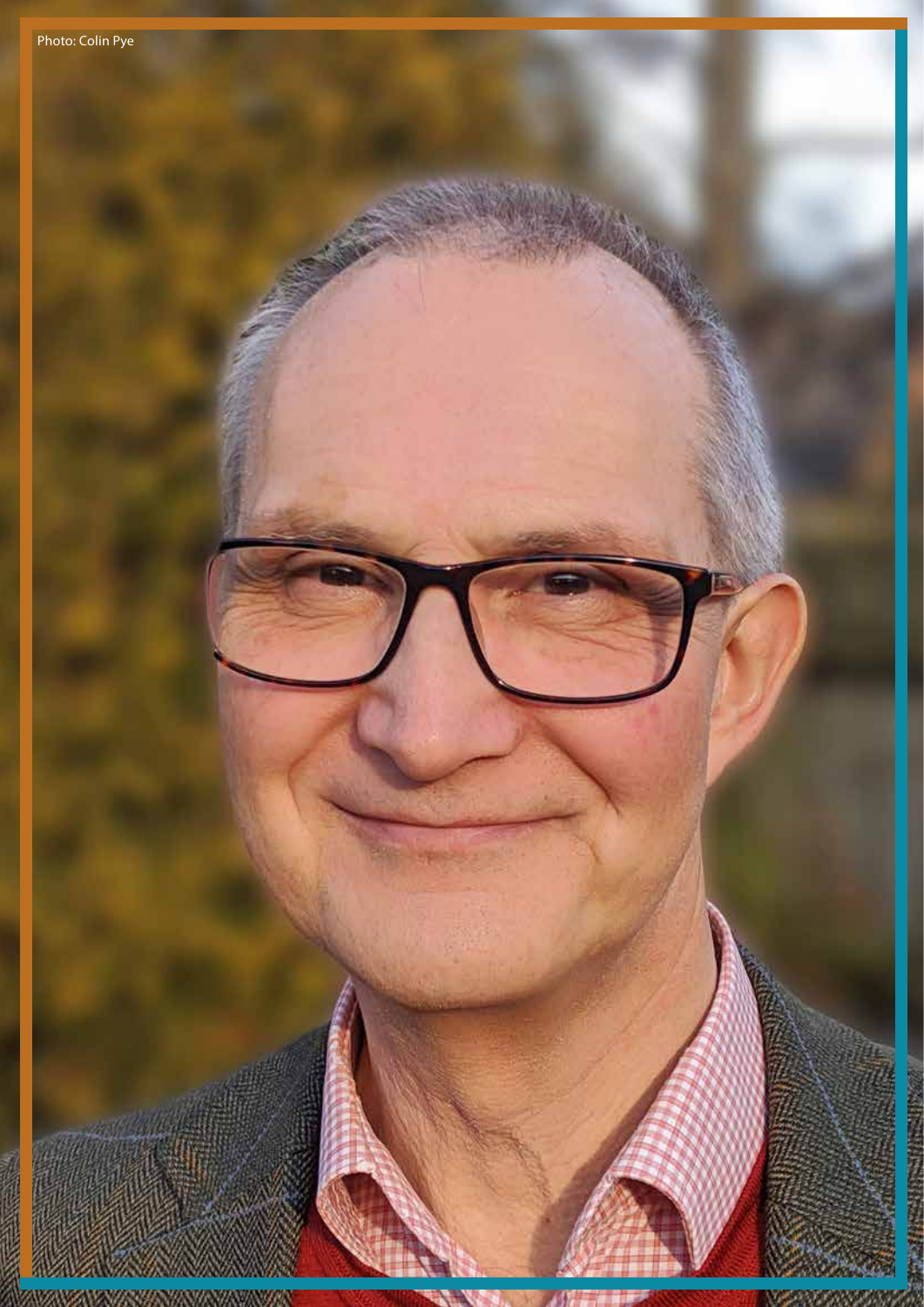## Attentive to Rhythms of Grace

## Incoming President Geoff Colmer introduces the presidential theme for 2021-2022

t the start of 2015, one of my hopes was **the seed as king fisher.** I'd never seen one before and I even considered contacting the Buckinghamshire Bird Society to ask where I might go to catch a sighting. On 2 January that year, my wife Cazz and I were walking in the parkland very near to where we live, when along the brook I saw a bird hurtling towards us. As it passed us, I turned and the light caught its fluorescent blue and orange colouring: it was a kingfisher! I was reminded of the poem by Gerard Manley Hopkins, 'As kingfishers catch fire…' and this was exactly my experience. A<sup>t</sup>

This was a gift, a moment of grace. Even more than this, it has changed the way I walk in the parkland because now, I'm always watching for the kingfisher. I don't see it frequently and when I do, invariably it takes me by surprise and comes again as a gift, a moment of grace. But the kingfisher is never far away from my attention.

*Giving our entire attention to what God is doing right now, being attentive to rhythms of grace, requires an orientation, a disposition, an attitude.*

When settling upon a theme for the presidency of the Baptist Union, 'Attentive to rhythms of grace' resonated for me. It is captured by the experience of the kingfisher and how I now walk in the parkland. But more deeply, it expresses what I've longed for in life and ministry. Subsequently, it has taken on further significance in two ways, one global and the other personal.

The world has changed because of Coronavirus. At the time of writing (early February) we are in another lockdown, a situation unimaginable a year ago. And when, eventually, we emerge from Covid-19, life will be far from what we think of as 'normal'

for some time to come, even with mass vaccination.

And my world has changed. Last July, following acute back pain, I was diagnosed with spinal myeloma, a blood cancer. My condition is highly treatable, though ultimately incurable, and currently I live with the effects.

So, what does being 'attentive to rhythms of grace' mean for Baptists Together, and what does it mean for me, at this particular time? Eugene Peterson in *The Message* translates Matthew 6:34 as 'Give your entire attention to what God is doing right now.'

God's nature is to give his entire attention to us – it is how God expresses his love, seeking encounter with us. We see this throughout the biblical story and it becomes our personal story. God's desire is that we respond by giving our attention to God, by responding with love to this encounter. This response isn't just a one-off, but a way of being, whereby we live with our attention upon God.

While this sounds all very lovely, the reality is different. It is all too easy not to be attentive. We live in an age characterised by anxiety, distractions, noise, busyness and drivenness where many things clamour for our attention. Little of this has gone away with the limitations of Coronavirus, although we can add to it a deep weary-ness. And, let's not kid ourselves, what is true of our society at large can be equally true of church.

Giving our entire attention to what God is doing right now, being attentive to rhythms of grace, requires an orientation, a disposition, an attitude. But for this to happen, we also require habits or practices which, rather than becoming a to-do list, become who we are. These habits or practices are based on an expectation that God is to be found in the very ordinary as well as extraordinary parts of life.